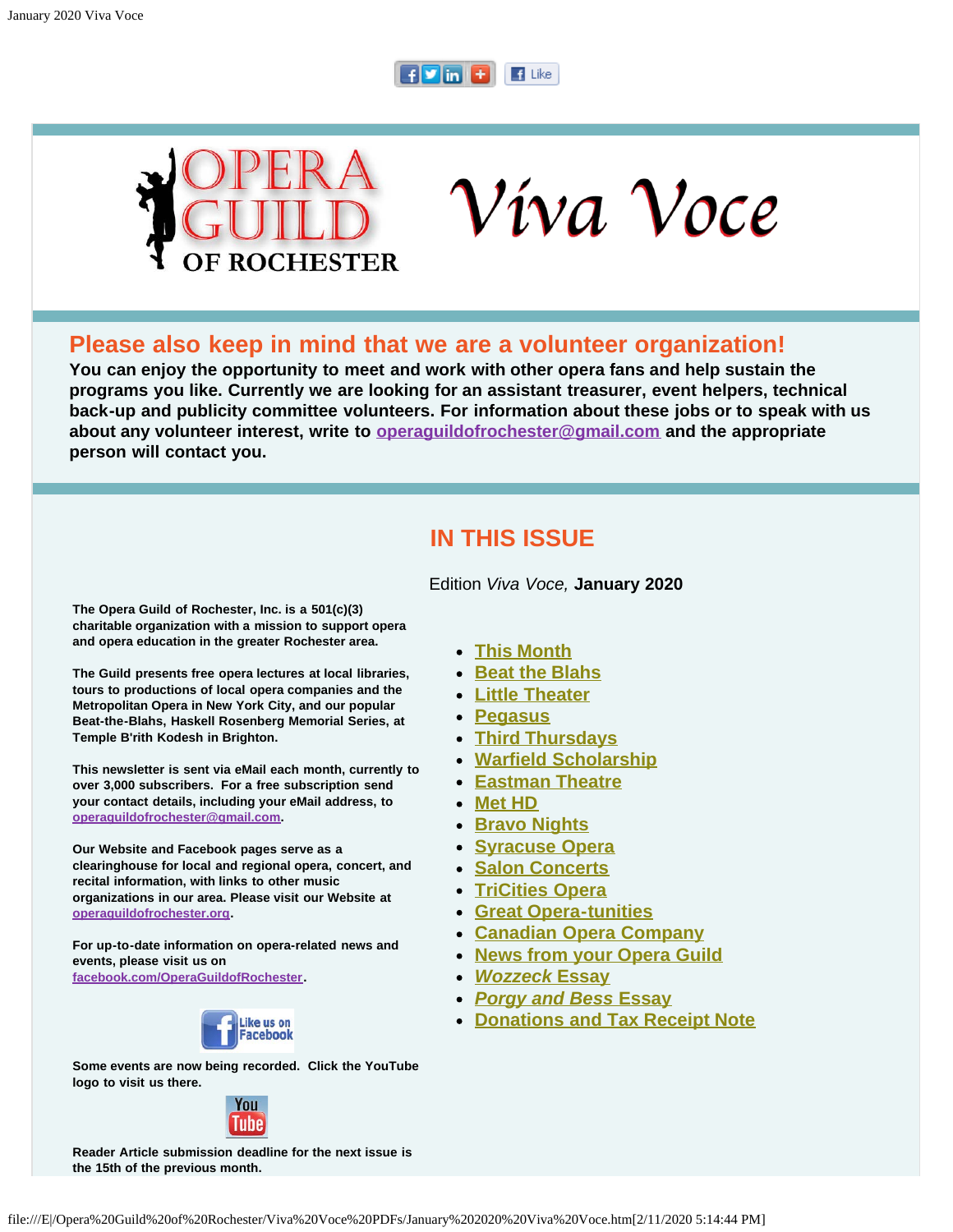## This Month

<span id="page-1-0"></span>

| <b>January 5</b>                                                    | <b>Beat the Blahs</b>           | Giordano's Andrea Ch©nier                                                      |  |
|---------------------------------------------------------------------|---------------------------------|--------------------------------------------------------------------------------|--|
| <b>January 11</b>                                                   | <b>Met HD Simulcast</b>         | <b>Berg's Wozzeck</b>                                                          |  |
| <b>January 12</b>                                                   | <b>Beat the Blahs</b>           | <b>Donizetti's Don Pasquale</b>                                                |  |
| <b>January 12</b>                                                   | <b>William Warfield Recital</b> | <b>Nicole Cabell</b>                                                           |  |
| <b>January 16</b>                                                   | <b>Memorial Art Gallery</b>     | "The Art of Fantasy"                                                           |  |
| <b>January 19</b>                                                   | <b>Beat the Blahs</b>           | <b>Massanet's Werther</b>                                                      |  |
| <b>January 23-26</b><br><b>January 30-31</b><br><b>February 1-2</b> | <b>Eastman Opera Theatre</b>    | Salieri's Prima la musica, poi le parole and<br><b>Mozart's The Impresario</b> |  |
| <b>January 26</b>                                                   | <b>Beat the Blahs</b>           | <b>Mascagni's Cavalleria Rusticana and</b><br><b>Leoncavallo's Pagliacci</b>   |  |
| <b>February 1</b>                                                   | <b>Met HD Simulcast</b>         | <b>Gershwin's Porgy and Bess</b>                                               |  |
| <b>February 2</b>                                                   | <b>Pegasus</b>                  | "Nevertheless, she persisted"                                                  |  |

**[Return to Contents](#page-0-0)**

<span id="page-1-1"></span>

## **Beat the Blahs**

*The Haskell Rosenberg Memorial Series* **Opera DVDs with introductions by guild docents January 2020 - 1 pm. Temple B'rith Kodesh, 2131 Elmwood Ave.**

**Social Hall (Rear Entrance of Temple) 4 Sunday afternoons All performances start at 1pm** *Refreshments will be served at the intermission*

**\_\_\_\_\_\_\_\_\_\_\_\_\_\_\_\_\_\_\_\_**

**Jan 5th Umberto Giordano,** *Andrea Chénier***. 1984 production of the Metropolitan Opera, Luciano Pavarotti as Chenier, conductor James Levine.**

*Opera Talk, David Dean*

**Jan 12th Gaetano Donizetti,** *Don Pasquale* **with John Del Carlo, Anna Netrebko, Marius Kwiecen, and**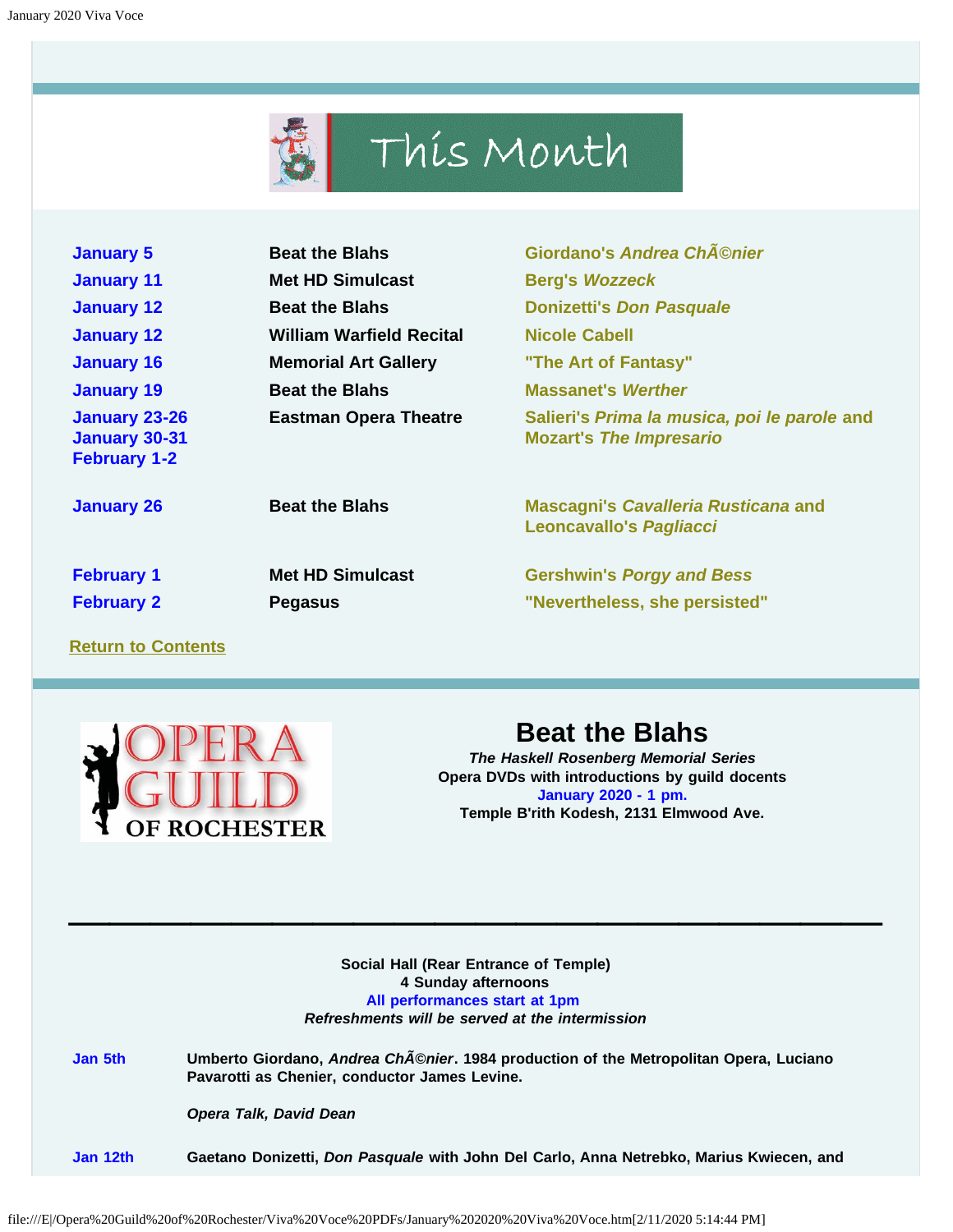|                    | Matthew Polanzanyi, Metropolitan Opera 2010, Conductor James Levine. Suitable for children.                                                                                                                                                                                            |                                 |                                                                                                                   |               |  |
|--------------------|----------------------------------------------------------------------------------------------------------------------------------------------------------------------------------------------------------------------------------------------------------------------------------------|---------------------------------|-------------------------------------------------------------------------------------------------------------------|---------------|--|
|                    |                                                                                                                                                                                                                                                                                        | <b>Opera Talk, Carol Crocca</b> |                                                                                                                   |               |  |
| Jan 19th           | Jules Massenet, Werther. A private DVD recording from the Met telecast of February 18, 2014;<br>Jonas Kaufman as Werther, Sophie Koch as Charlotte, Lisa Orapesa as Sophie, conductor Alain<br>Antinoglu.                                                                              |                                 |                                                                                                                   |               |  |
|                    |                                                                                                                                                                                                                                                                                        | <b>Opera Talk, Peter Dundas</b> |                                                                                                                   |               |  |
| Jan 26th           | Double Bill: Pietro Mascagni, Cavalleria Rusticana with Placido Domingo as Turridu and Elena<br>Obraztsova as Santuzza, followed by Ruggiero Leoncavallo, Pagliacci with Placido Domingo as<br>Canio and Teresa Stratas as Nedda. Teatro alla Scala 1982, Conductor Franco Zeffirelli. |                                 |                                                                                                                   |               |  |
|                    | <b>Opera Talk: Art Axelrod</b>                                                                                                                                                                                                                                                         |                                 |                                                                                                                   |               |  |
|                    |                                                                                                                                                                                                                                                                                        | <b>Opera Guild Donors</b>       | <b>General Admission</b>                                                                                          | <b>Temple</b> |  |
| Series of 4 operas |                                                                                                                                                                                                                                                                                        | \$32.00                         | \$36.00                                                                                                           | none          |  |
| Single performance |                                                                                                                                                                                                                                                                                        | \$9.00                          | \$10.00                                                                                                           | none          |  |
|                    |                                                                                                                                                                                                                                                                                        |                                 | For further information contact the Opera Guild of Rochester at <b>operaguildofrochester.org</b> or 585-385-6971. |               |  |

**[Return to Contents](#page-0-0)**

<span id="page-2-0"></span>

## **Royal Opera House Film Series at The Little**

**LA BOHEME Sunday Mar 29 (Noon) Tuesday Mar 31 (6pm)**

The Little Royal Opera House Series is sponsored in part by the Rochester Oratorio Society.

**FREE:** informal meet-ups after the Sunday showing in the Little CafA©. All welcome!

**[Return to Contents](#page-0-0)**

<span id="page-2-1"></span>**Pegasus 2019-2020 Season**

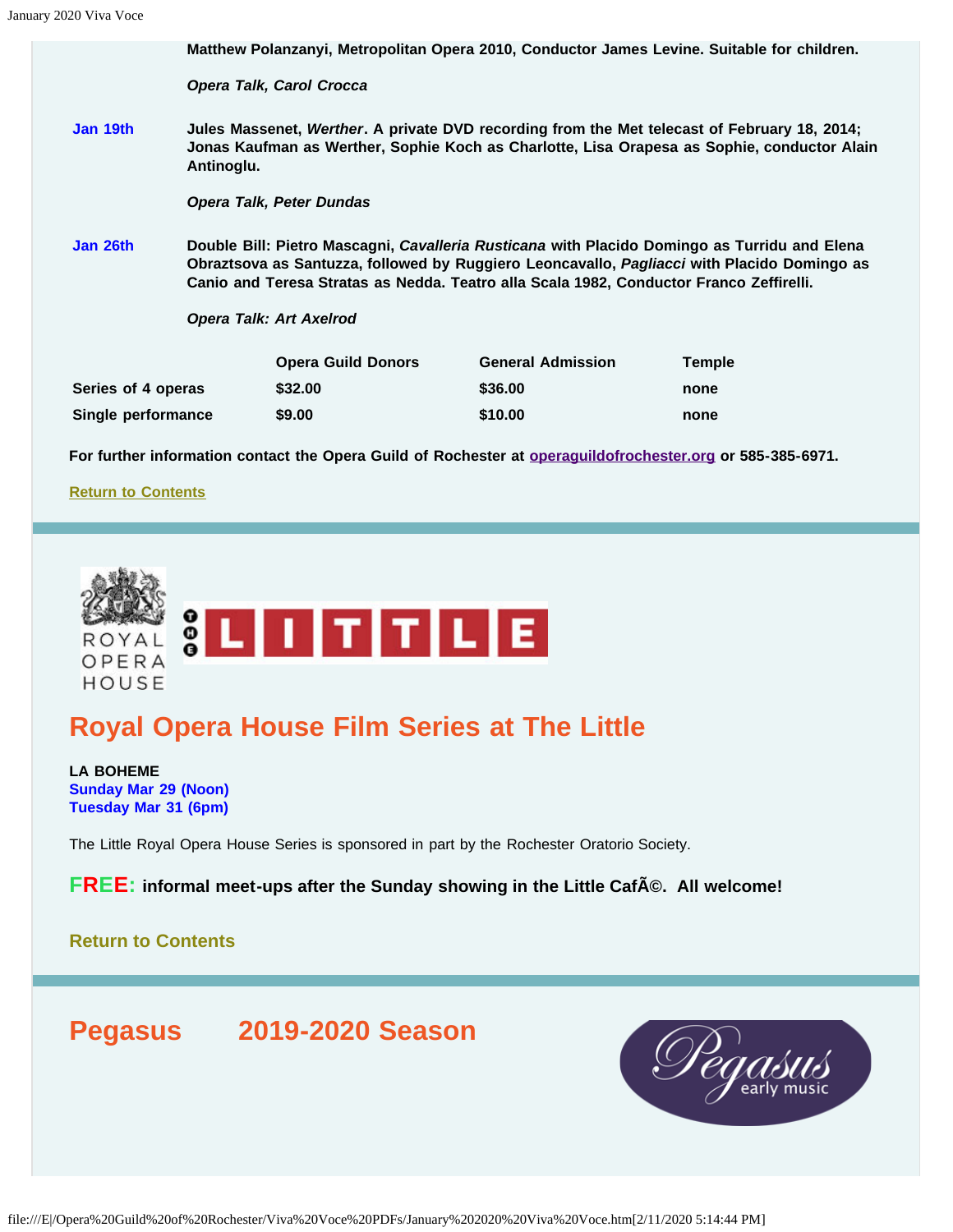

## "Nevertheless, she persisted"

February 2, 2020 @ 4 pm Downtown United Presbyterian Church, 121 N. Fitzhugh Street, Rochester

Music of strong women, with Laura Heimes, soprano, and chamber ensemble. Music by Elizabeth Jacquet de la Guerre, Antonia Bembo, and George Frideric Handel.

[Laura Heimes](https://www.pegasusearlymusic.org/artist/laura-heimes-2/), soprano [Naomi Gregory](https://www.pegasusearlymusic.org/artist/naomi-gregory/), harpsichord [Boel Gidholm](https://www.pegasusearlymusic.org/artist/boel-gidholm/), violin [Deborah Fox](https://www.pegasusearlymusic.org/artist/deborah-fox/), theorbo

## The Panther and the Rose

March 15, 2020 @ 4 pm Downtown United Presbyterian Church, 121 N. Fitzhugh Street, Rochester

Medieval music from the Italian trecento: caccias, ballatas, [Andrew Rader](https://www.pegasusearlymusic.org/artist/andrew-rader/), countertenor and madrigales by Ciconia, Landini, and more.

[Jonas Budris](https://www.pegasusearlymusic.org/artist/jonas-budris/), tenor [Dongmyung Ahn](https://www.pegasusearlymusic.org/artist/dongmyung-ahn/), Vielle [Christa Patton](https://www.pegasusearlymusic.org/artist/christa-patton/), harp & recorder [Deborah Fox](https://www.pegasusearlymusic.org/artist/deborah-fox/), lute

## Diderot Quartet with Jesse Blumberg

May 17, 2020 @ 4 pm Downtown United Presbyterian Church, 121 N. Fitzhugh St. Rochester

Haydn & Mendelssohn quartets plus song arrangements of [Jesse Blumberg](https://www.pegasusearlymusic.org/artist/jesse-blumberg/), baritone Clara Schumann & Fanny Mendelssohn

#### [Diderot String Quartet](https://www.pegasusearlymusic.org/artist/diderot-string-quartet/) Johanna Novom,

Adriane Post, violins; Kyle Miller, viola; Paul Dwyer, cello

**[Return to Contents](#page-0-0)**

## **Third Thursdays at the MAG**

On the third Thursday of each month, October through May, the Eastman School of Music and the Memorial Art Gallery present concert programs by the faculty, students, and guest artists featuring the Italian Baroque Organ. They take place in the Museum's Fountain Court and are free with Gallery admission, which is reduced on Thursday evenings. Concerts begin at 7:30 pm.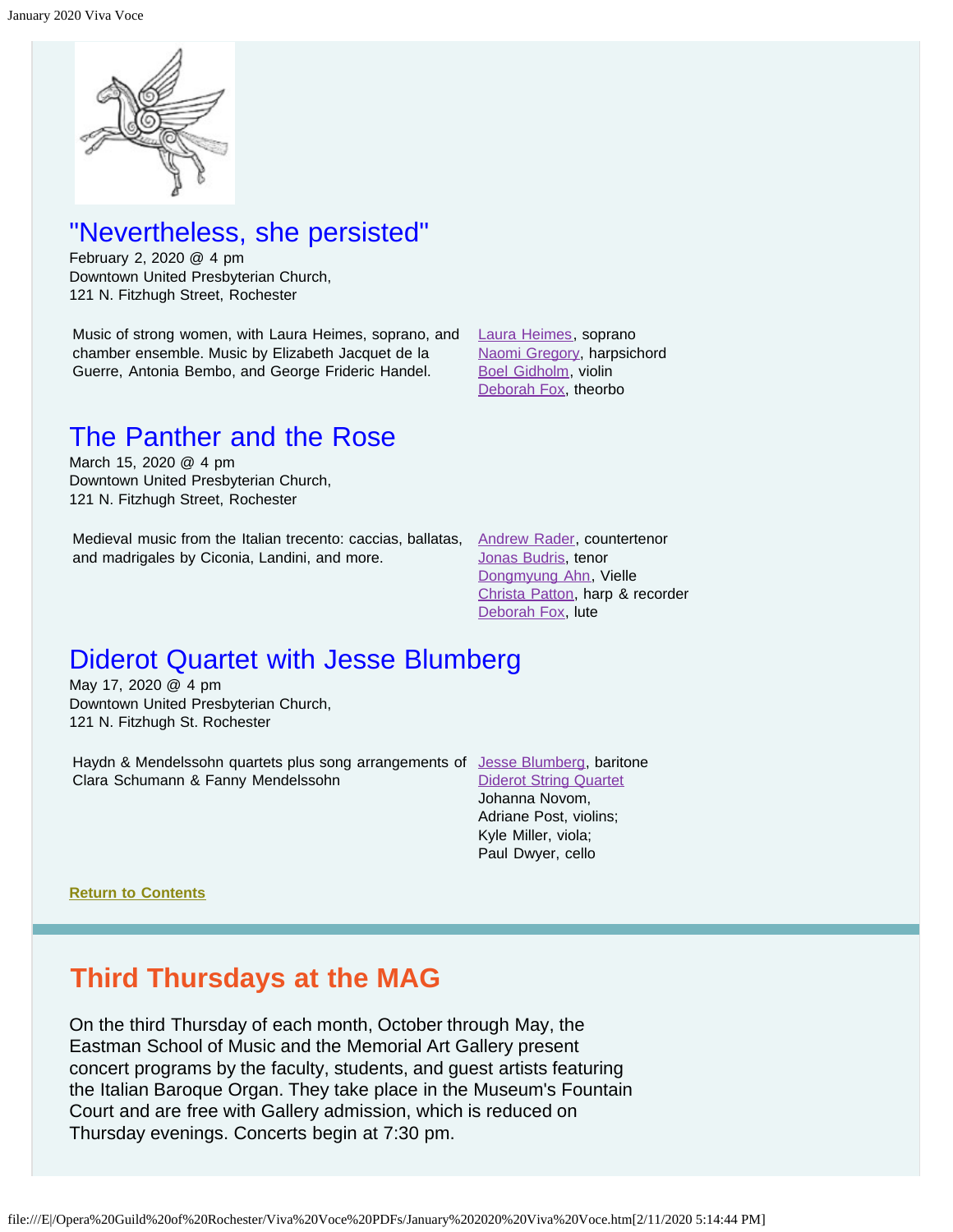

<span id="page-4-0"></span>**January 16**, *The Art of Fantasy*

**[Return to Contents](#page-0-0)**

## <span id="page-4-1"></span>**William Warfield Annual Scholarship Recital**

Ms. Nicole Cabell, internationally known artist who received a WWSF grant as a student at the Eastman School, returns to Rochester in January to present the Annual Scholarship Recital. This year the recital also celebrates the 100th Anniversary of William Warfield's birth.

The recital will take place on **January 12, 2020**, in Kilbourn Hall at 3 pm.

For tickets and more information, go to [williamwarfield.org.](http://www.williamwarfield.org/)



The William Warfield Scholarship Fund [WWSF] awarded three deserving young artists cash support to further their studies in classical vocal performance at the collegiate level during the **first annual** William Warfield Scholarship Fund Classical Vocal Competition for African American High School Students.

Twelve semi-finalists from Georgia to New York were selected by electronic audition. Of these, six advanced to the final round held Saturday, October 19, 2019, at the Hochstein School of Music and Dance in Rochester, NY. Finalists and a chaperone were provided round-trip transportation and lodging for the event.

**Kianna Kelly-Futch, of Washington, D.C.**, took top honors and \$2000 with her performance of "Elegy," by Jules Massenet. **Solomon Onyukwu, of Bowie, MD**, placed second (\$1500), singing the Spiritual "Give Me Jesus" in the Moses Hogan arrangement. In third place and winning \$500, **Jalynn Stewart, of Brooklyn, NY**, sang Benjamin Britten's challenging setting of "If Music Be the Food of Love."

Adjudicating the top contestants were internationally recognized artists and vocal music educators, including sopranos Kearstin Piper Brown and Paulette Gissendanner; Eastman School of Music faculty member Katherine Ciesinski; William Scott, chair of vocal studies at Hochstein; and baritone Fredrick Redd of New York City.

Founded in 1977, the William Warfield Scholarship Fund is dedicated to providing financial means for African American students to attain success in the field of classical vocal music and to fostering wider recognition of the life and legacy of the legendary American bass-baritone, educator, mentor and author, William Warfield. The WWSF has awarded scholarships to more than two dozen vocalists at the Eastman School of Music, including internationally renowned artists Julia Bullock and Nicole Cabell.

[Return to Contents](#page-0-0)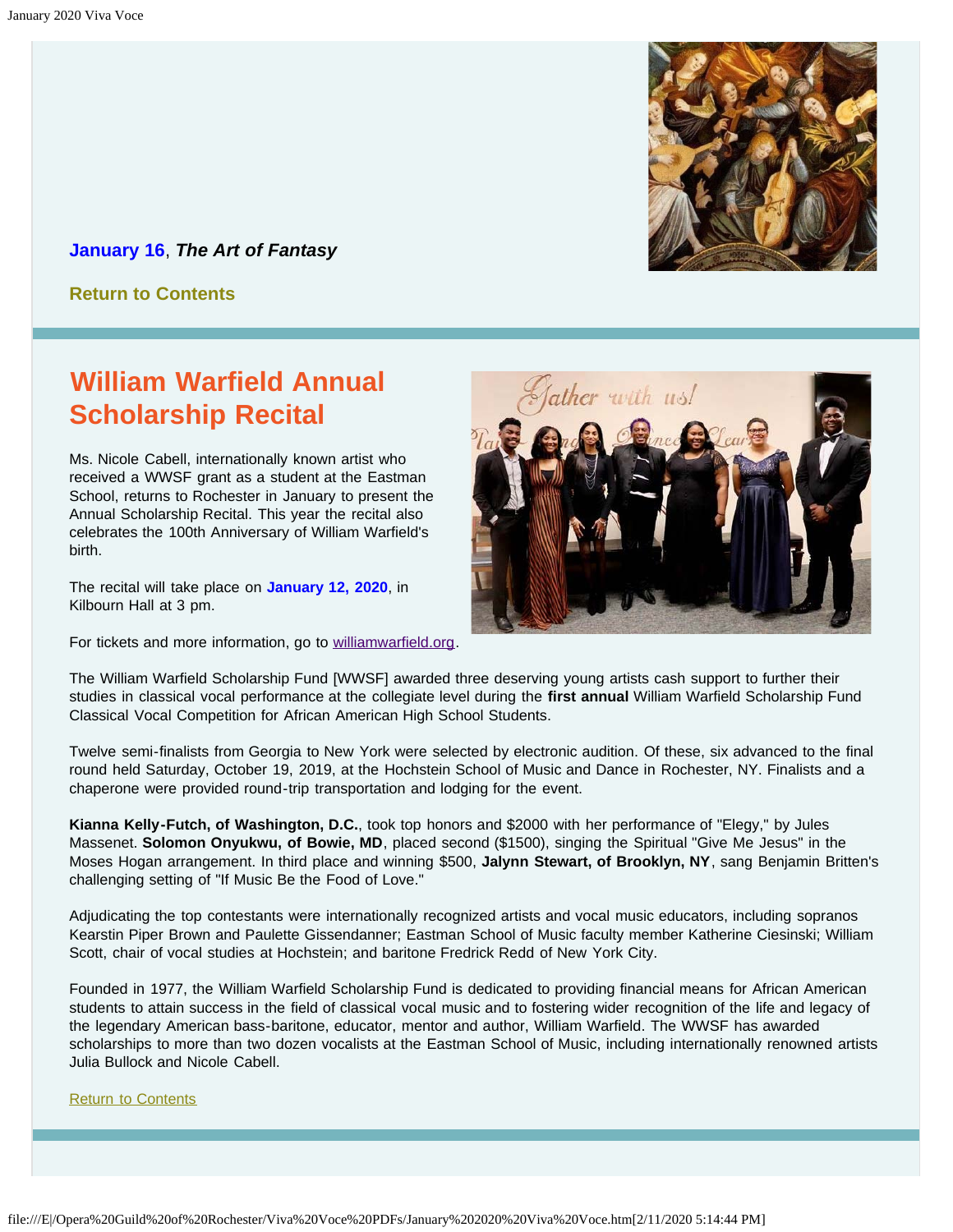## <span id="page-5-0"></span>**EASTMAN OPERA THEATRE 2019-2020 SEASON**



#### **January 23-26, 30-31**, and **February 1-2**, 804 Annex Blackbox Theatre

*Prima La Musica, Poi le Parole (First the Music, Then the Words),* music by Antonio Salieri with lyrics by Giovanni Basti; and *Der Schauspieldirektor (The Impresario)*, music by Wolfgang Amadeus Mozart, lyrics by Gottlieb Stephanie, another double bill.

#### **April 2-5**, Kodak Hall

*Sweeney Todd, The Demon Barber of Fleet Street*, with music and lyrics by Stephen Sondheim and book by Hugh Wheeler.

Tickets are on sale now with **\$24 General Admission**. \$10 student tickets available. Tickets can be purchased at the Eastman Theatre Box Office, 26 Gibbs St.; by phone (585) 274-3000; or online at [http://eastmantheatre.org](http://www.eastmantheatre.org/).

[Return to Contents](#page-0-0)

## <span id="page-5-1"></span>**Metropolitan Opera HD Season 2019 - 2020**

#### **All showings at 12:55 pm**

**Berg,** *Wozzeck*  **January 11**  For more info, **[click here](https://www.metopera.org/season/in-cinemas/2019-20-season/wozzeck-live-in-hd/)**



After wowing audiences with his astour South African artist William Kentridge r

imagination on Berg's other operatic masterpiece, coming to cinemas for first time. Met Music Director Yannick Nézet-Séguin is on the podium for this important event, with baritone Peter Mattei as the disturbed title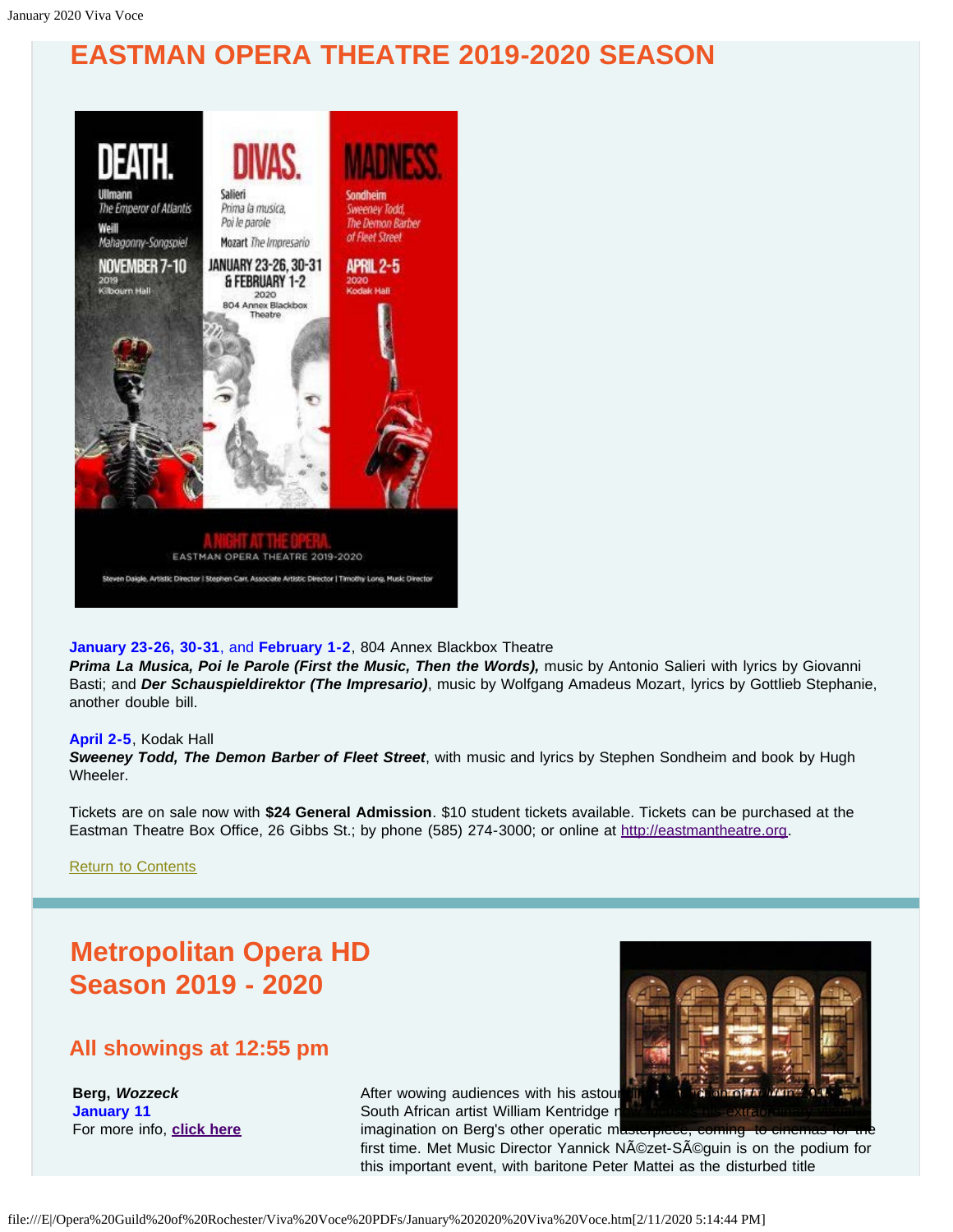**Gershwin,** *Porgy and Bess* **February 1**  For more info, **[click here](https://www.metopera.org/season/in-cinemas/2019-20-season/porgy-and-bess-live-in-hd/)**

**Handel,** *Agrippina*  **February 29**  For more info, **[click here](https://www.metopera.org/season/in-cinemas/2019-20-season/agrippina-live-in-hd/)**

**Wagner,** *Der Fliegende Holländer*  **March 14**  For more info, **[click here](https://www.metopera.org/season/in-cinemas/2019-20-season/der-fliegende-hollander-live-in-hd/)**

**Puccini,** *Tosca*  **April 11**  For more info, **[click here](https://www.metopera.org/season/in-cinemas/2019-20-season/tosca-live-in-hd/)**

**Donizetti,** *Maria Stuarda*  **May 9**  For more info, **[click here](https://www.metopera.org/season/in-cinemas/2019-20-season/maria-stuarda-live-in-hd/)**

#### **[Return to Contents](#page-0-0)**

character. Soprano Elza van den Heever is Wozzeck's unfaithful mate, alongside a commanding cast that also includes tenor Christopher Ventris, bass-baritone Christian Van Horn, and tenor Gerhard Siegel. For an essay on *Wozzeck*, [Click Here.](#page-10-2)

One of America's favorite operas - James Robinson's stylish production transports audiences to Catfish Row on the Charleston waterfront, vibrant with the music, dancing, emotion, and heartbreak of its inhabitants. "If you're going to stage Gershwin's opera, this is how," raved the *Guardian* when the new production premiered in London in 2018. David Robertson conducts a dynamic cast, featuring the sympathetic duo of Eric Owens and Angel Blue in the title roles and an all-star ensemble that includes Golda Schultz, Latonia Moore, Denyce Graves, Frederick Ballentine, and Alfred Walker. For an essay on *Porgy and Bess*, [Click Here.](#page-11-0)

Handel's tale of intrigue and impropriety is set in ancient Rome, with star mezzo-soprano Joyce DiDonato as the controlling, power-hungry Agrippina and Harry Bicket conducting. Sir David McVicar's production ingeniously reframes the action of this black comedy about the abuse of power to "the present," where it should loudly resonate. The all-star cast features mezzosoprano Kate Lindsey as Agrippina's son and future emperor Nerone, soprano Brenda Rae as the seductive Poppea, countertenor Iestyn Davies as the ambitious officer Ottone, and bass Matthew Rose as the weary emperor Claudius.

The great bass-baritone Sir Bryn Terfel brings his acclaimed portrayal of the doomed sea captain of the title.. Valery Gergiev conducts a new production by Fran<sub>A</sub> Sois Girard, whose visionary 2013 take on *Parsifal* set the recent Met standard for Wagner stagings. With sweeping sets by John Macfarlane, Girard's new production turns the Met stage into a rich, layered tableau reminiscent of a vast oil painting. The gifted German soprano Anja Kampe, in her Met debut run, is the devoted Senta, whose selfless love is what the Dutchman seeks, with bass Franz-Josef Selig as her father, Daland, and tenor Sergey Skorokhodov as her deserted former lover, Erik.

Soprano Anna Netrebko, whom the *New York Times* hailed as "magnificent" when she made her role debut as Tosca in 2018, returns as Puccini's explosive diva. Tenor Brian Jagde is the idealistic painter Cavaradossi, and baritone Michael Volle completes the opera's fatal love triangle as the sinister Scarpia. Bertrand de Billy conducts Sir David McVicar's stunning production.

Soprano Diana Damrau, following her triumph as Violetta in last season's new production of Verdi's *La Traviata*, returns as the martyred Mary, Queen of Scots, in Donizetti's bel canto showcase. Star mezzo-soprano Jamie Barton is her imperious rival Queen Elizabeth I, and the silken-voiced tenor Stephen Costello is the noble Earl of Leicester. Maurizio Benini conducts Sir David McVicar's handsome production.

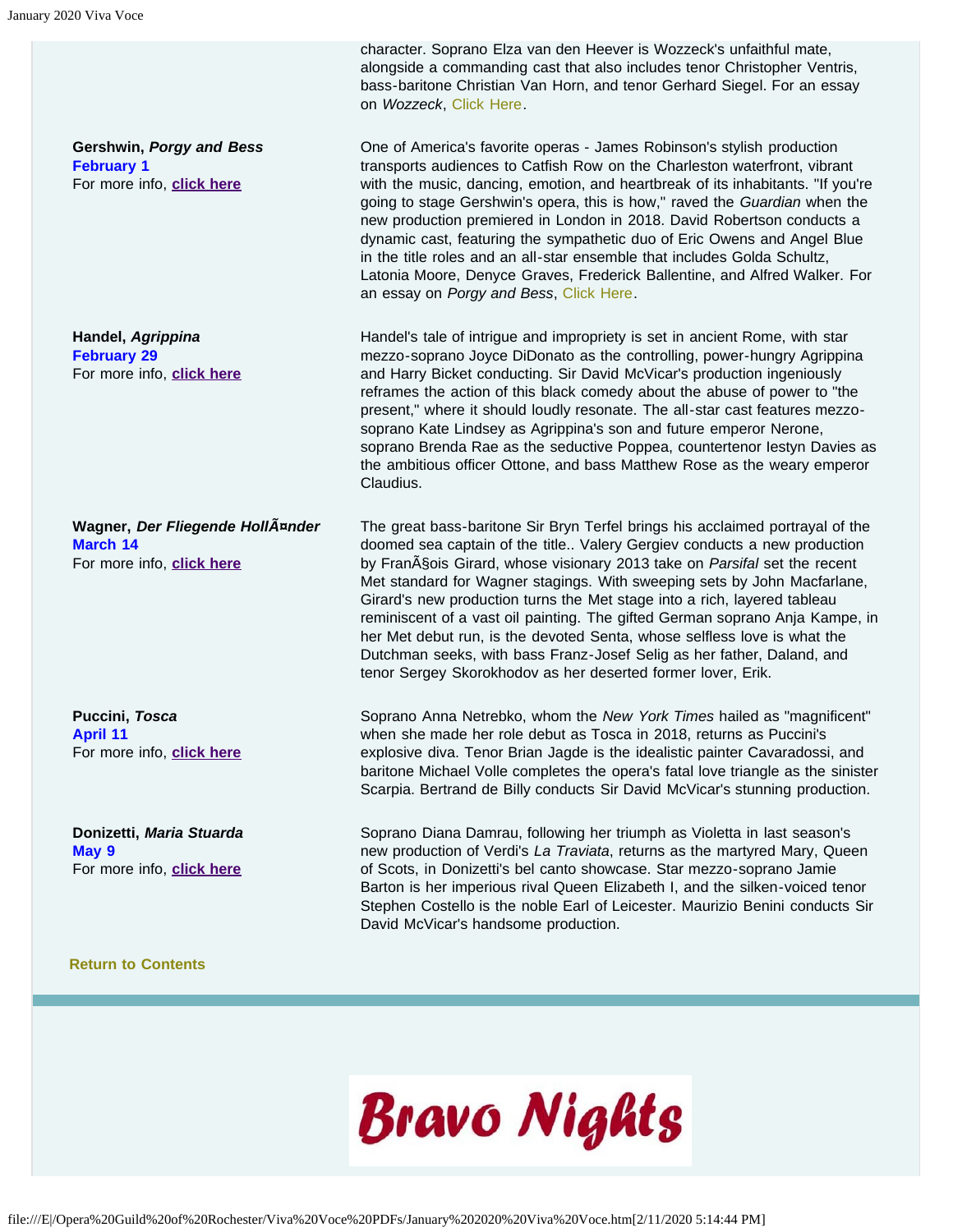<span id="page-7-0"></span>

Join us for some wonderful evenings of opera and musical theater with talented local artists! The dates for 2020, with program information to follow in future issues, are as follows:

**Wednesday, February 5**

**Wednesday, June 10**

**Tuesday, September 29**

**Monday, November 30**

Bravo Nights are appreciated by both seasoned opera fans and newcomers who enjoy the casual atmosphere and the chance to see top local talent, free of charge. Refreshments are available for purchase at the Caf©.

#### **[Return to Contents](#page-0-0)**

<span id="page-7-1"></span>

**Leonard Bernstein's** *Candide*

#### **February 7 & 9, 2020**

A sparkling adaptation of Voltaire's satirical novella, *Candide* melds European operetta, musicals, Latin American dance rhythms, and everything in between into its own eclectic style. Young Candide's tutor believes everything happens for the best. Through war, plague, earthquake, shipwreck, and the Spanish Inquisition, Candide tries to hold onto this optimism. Will he become disillusioned or will he find the best of all possible worlds? [Click Here](https://www.syracuseopera.org/subscriptions) to Buy Tickets

#### **Giacomo Puccini's** *Tosca* **May 1 & 3, 2020**

Against a backdrop of intense political unrest, all of Rome is under control of the corrupt police chief Scarpia. When he becomes obsessed with the fiery diva Tosca, she takes a stand in the name of all she holds sacred-art, freedom, and love-in an attempt to free her lover and save herself. Experience the heartbreak, drama, and intrigue of Puccini's timeless masterpiece and enjoy its beloved music. Will love prevail? And at what cost? **[Click Here](https://www.syracuseopera.org/subscriptions) to Buy Tickets** 

[Return to Contents](#page-0-0)

## <span id="page-7-2"></span>**Rochester Academy of Medicine**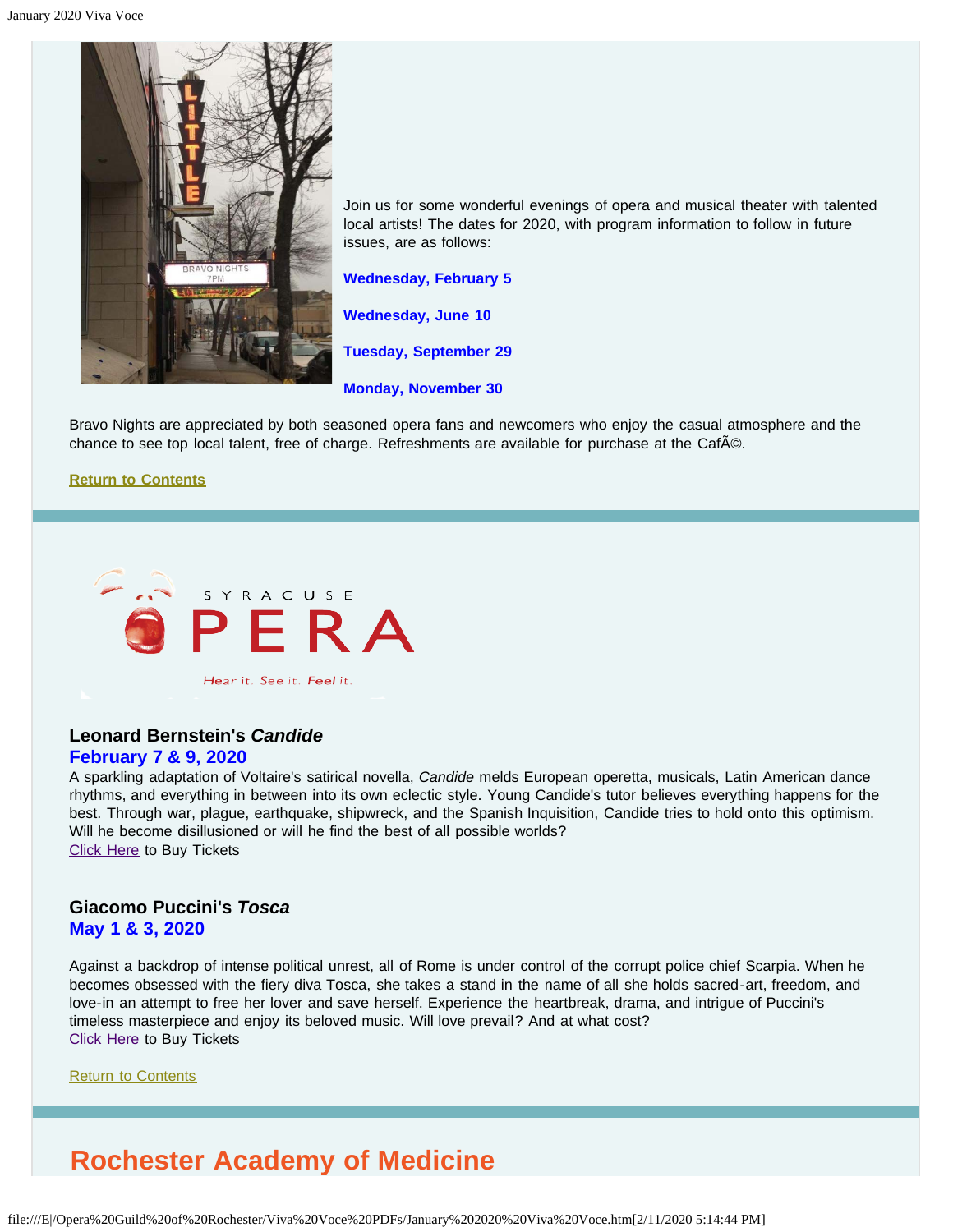



**[Return to Contents](#page-0-0)**

# TRICITIES<br>OPERA

<span id="page-8-0"></span>**Tickets, call 607-772-0400; Box office information and to buy online, see [tricitiesopera.com/box-office](http://tricitiesopera.com/box-office)**

#### **A Little Night Music**

April 24 & May 1, 2020 - 7:30pm April 26 & May 3, 2020 - 3:00pm

Tri-Cities Opera Center 315 Clinton Street Binghamton, NY 13905

Sondheim creates a stunning tour de force when he takes Ingmar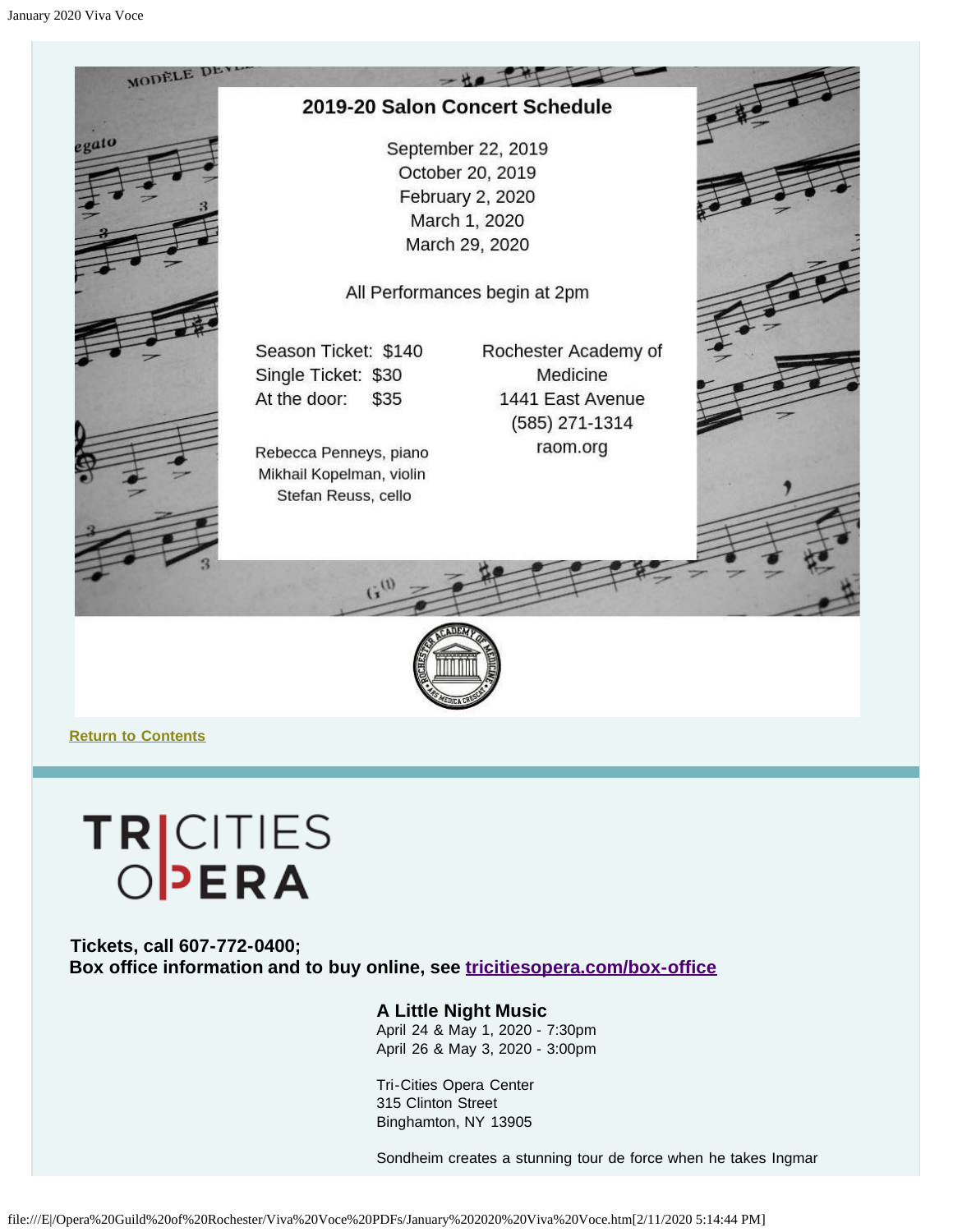

**April 24 & May 1, 2020 - 7:30pm April 26 & May 3, 2020 - 3:00pm**

Bergman's film, *Smiles of a Summer Night*, and turns it into a musical of masterful execution and elegance. Winner of four Tony Awards, this is a musical work that has forever entranced the world of theatre, including the popular song "Send in the Clowns". The cast includes Kevin Bryant (Henrik), Emily Geller (Desiree), Chelsea Melamed (Charlotte), Gina Moscato (Anne), John Shelhart (Fredrik), and Heidi Weeks (Madame Armfeldt). The production is directed by James Kenon Mitchell, conducted by Joshua Horsch.

**Preview Gala Thursday, May 14, 2020, 7:30PM**

#### **Preview Gala**

Thursday, May 14, 2020, 7:30PM SAVOCA HIBBITT HALL TRI-CITIES OPERA CENTER 315 Clinton Street. Binghamton, NY 13905 Opera does Broadway in this musical review! Our top-notch Resident Artists sing their 'farewell' at this rollicking evening of Broadway favorites! ONE NIGHT ONLY! \$29 & \$39 gets you a fantastic show with concessions available in the lobby.

[Return to Contents](#page-0-0)

## <span id="page-9-0"></span>**GREAT OPERA-TUNITIES**

#### **(For those wishing to explore opera without spending a lot of money)**

**FREE - Friends of Eastman Opera Voice Competition**. Look for listing in February 2020 *Viva Voce*. 8 pm, Kilbourn Hall, Gibbs Street, Rochester.

**FREE - The Lotte Lenya Competition**: young multi-talented singer/actors performing both opera and musical theater selections. See *Viva Voce* for more information about the event being held on Saturday, May 2nd, 2020.

**FREE - Opera Guild Lectures** in September at Fairport Library, February and March (with many video selections) at Brighton Memorial Library, 7 pm, 2300 Elmwood Ave, see January issue for more information.

\$9/10 suggested donation - Opera Guild "Beat the Blahs." Opera DVD presentations at Temple B'rith Kodesh. Four Sundays in January at 1 pm, see the 2020 schedule in this issue. Pre-performance talk, refreshments at intermission, children and students always FREE.

**\$24**; UR students \$10 with ID - **The Eastman Opera Season**: (Eastman voice students). Pre-performance talks; see full listing in *Viva Voce*.

**\$25 per (senior) ticket - Metropolitan Opera simulcasts** in HD of live performances on Saturdays usually at 1 pm. An encore performance, not live, is given on the Wednesday following for \$23. Theaters are at Tinseltown, Eastview, Webster and Henrietta. See full listing and essays in *Viva Voce.*

**FREE** - Opera Guild **Bravo Nights** at The Little Caf©, live accompanied singers perform opera favorites in an informal atmosphere. See *Viva Voce* for next date.

**\$18** Opera performances from the Royal Opera House at Covent Garden are screened several times a year at **The Little Theatre**, as listed in *Viva Voce*.

**[Return to Contents](#page-0-0)**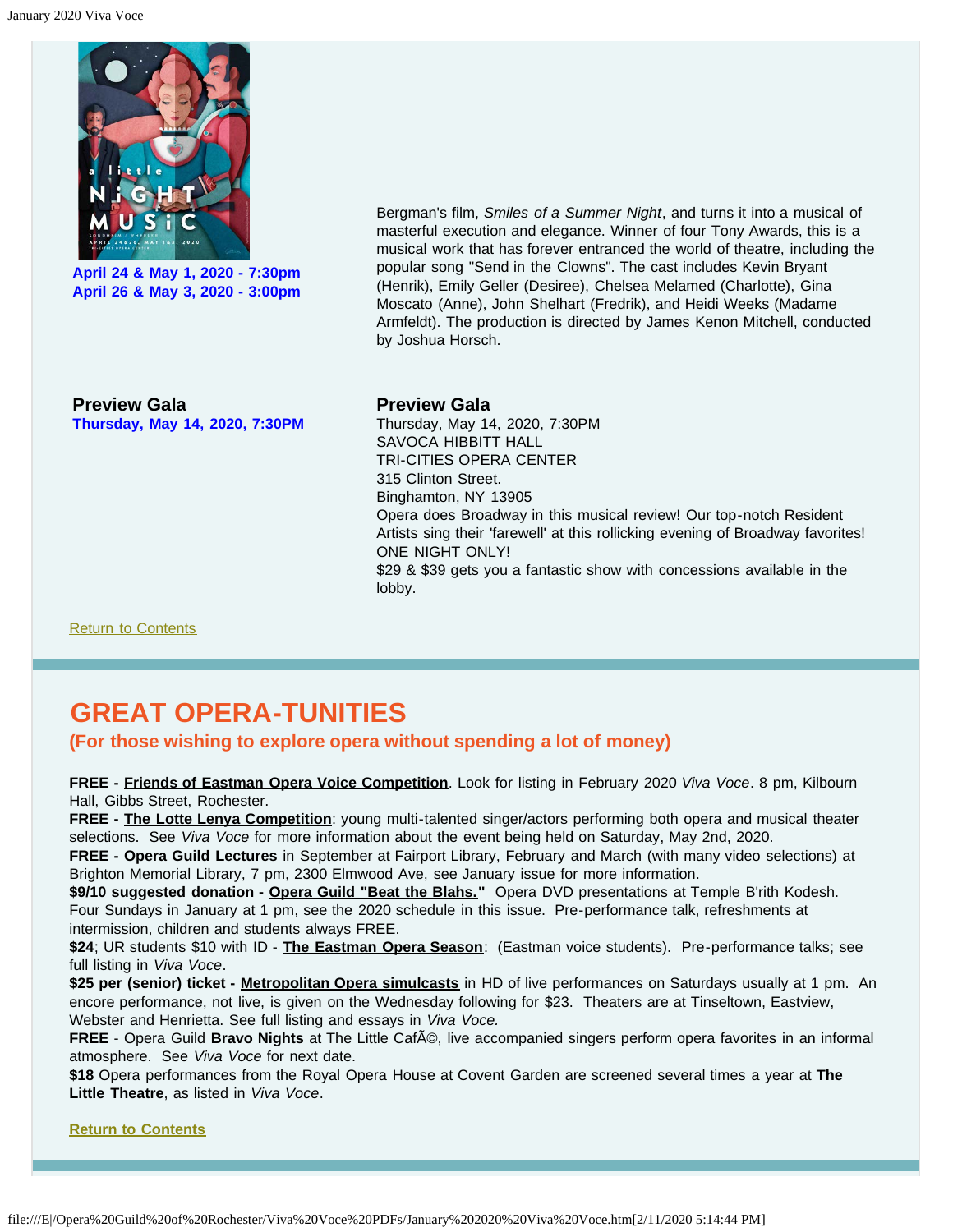

<span id="page-10-0"></span>**THE BARBER OF SEVILLE** January 19, 2020 to February 7, 2020 [Learn More](https://www.coc.ca/productions/18712) **HANSEL & GRETEL** February 6, 2020 to February 21, 2020 [Learn More](https://www.coc.ca/productions/18719) **AIDA** April 18, 2020 to May 8, 2020 **[Learn More](https://www.coc.ca/productions/18731)** 2014 **Learn More THE FLYING DUTCHMAN** May 1, 2020 to May 16, 2020

**[Return to Contents](#page-0-0)**

## <span id="page-10-1"></span>**News from your Opera Guild: In Memoriam**

With sadness, we note the death of Chuck Lundeen on December 15th. Chuck, together with his husband John Williams, was a great patron of the arts in Rochester and a friend to all in the arts community. For years he shared his expertise with an annual course at the Oasis organization for mature adults, based on the presentation of the Metropolitan Opera's HD simulcasts in local theaters. He also participated in the Guild's lecture series for some time. He was an invaluable asset to the Friends of Eastman Opera, where he served on the Board, and also to the Gay Men's Chorus. I know that this does not by any means exhaust the many ways that Chuck gave of both his time and his treasure to the arts in Rochester and the Rochester community. He will be missed for the ways he enriched our lives by his knowledge, support and friendship.

Carol Crocca President

<span id="page-10-2"></span>**[Return to Contents](#page-0-0)**

On January 11 the Met in HD will broadcast a performance of Alban Berg's *Wozzeck*

## **The World on Fire Franz Wozzeck's Ghastly Visions**

"For some the world is as hot as hell, so hell will seem cold by comparison" --Wozzeck, Act 2, Scene 2

"You tear through the world like an open razor: we could cut ourselves on you" --The Captain, Act 2, scene 2

Red and black are the colors of Wozzeck's hallucinatory world. At times his inner landscape is drenched in blood. The sky at sunset becomes an apocalyptic vision: "A fire, a fire rising from earth to heaven." At other times Wozzeck is engulfed in utter darkness, stalked by malign beings only he can sense. He knows that at evening time a severed head rolls in the mushroom patch. The ground is hollow, and beneath it frightening things follow Wozzeck from the field to the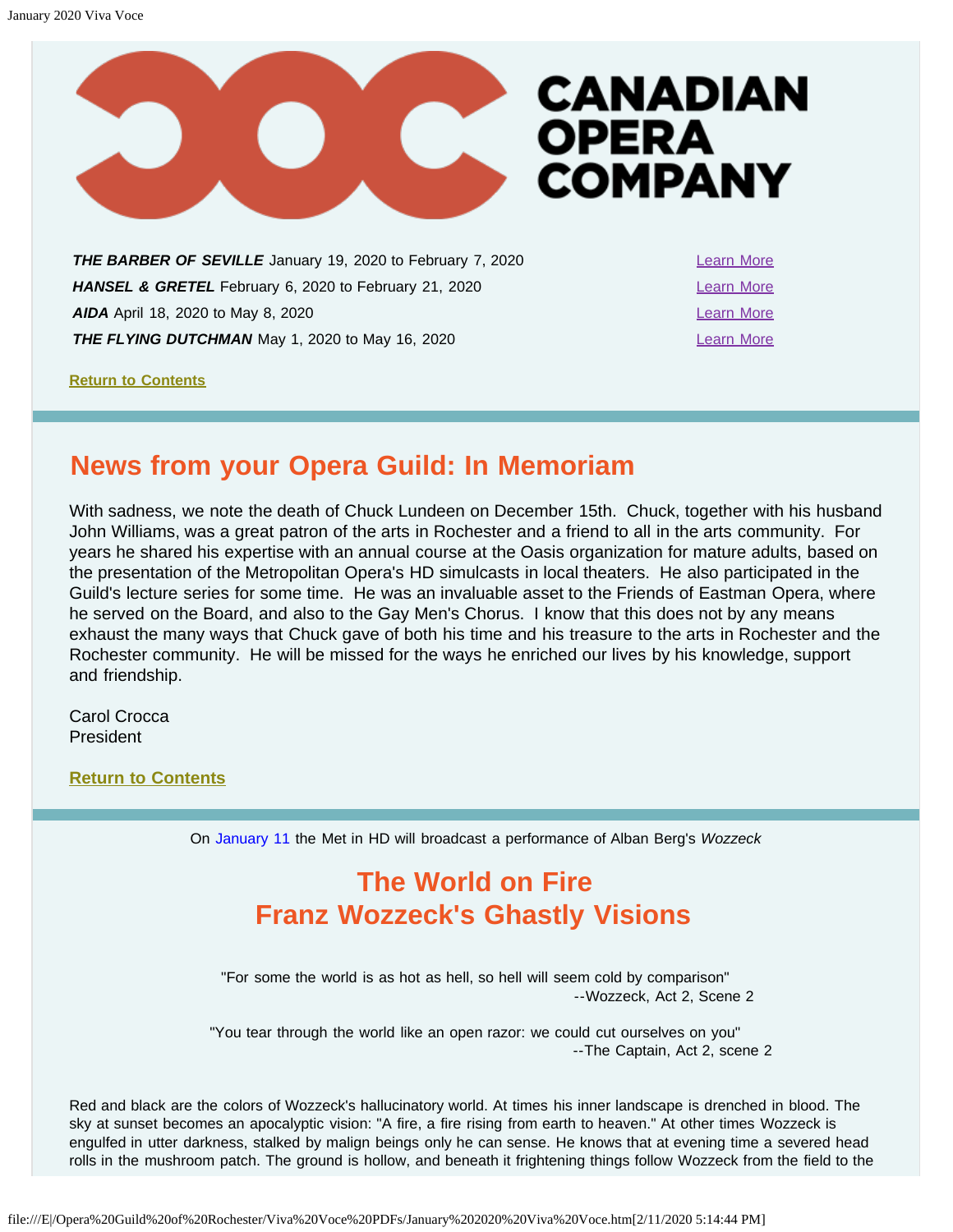edge of town. To him, silence is full of menace and dread. He sees the skull beneath the flesh: life foreshadows death. "Man is an abyss: it makes you feel dizzy when you look down into it."

Sometimes Wozzeck switches from hot to cold, mania to paranoia, within the space of a single sentence. While the doctor examines him, Wozzeck explains that

"...when nature is at an end, when the world becomes so dark that you have to grope around it with your hands, until you feel that it's disintegrating like spiders' webs. Oh, when things are and yet aren't... when everything is dark... (*starts to move across the room with arms outstretched in front of him*) what can you hold on to? ...Doctor, when the sun is overhead at noon, and it's as though the world were bursting into flames, a terrible voice has spoken to me." (Act 1, Scene 4.)

Wozzeck is abused and betrayed, but it is his own demons that finally push him to murder and suicide. He cannot wash off his guilt: the pond where he drowns himself is a lake of blood.

*Wozzeck* is the chronicle of a life unraveling in fifteen short, staccato scenes. The longest lasts nine minutes, the shortest barely more than three. These scenes are strung together by brief musical interludes. It is immensely difficult music to perform and to endure: largely atonal, full of seemingly random outbursts, shouting and brass, and slithering, skittering strings, rapid diminuendo, a macabre xylophone. Often the vocal line is declaimed in "sprechstimme," an expressionist style of delivery partway between singing and speech. Interspersed in this atonal barrage are more conventional bits of music with recognizable key signatures: a march, lullaby, ländler peasant dance, and off-kilter waltz. The result is a feeling of unremitting anxiety until the aftermath of Wozzeck's suicide, when the orchestra bursts into the tragic key of D minor. It is one of the most heart wrenching moments in all of opera, a keening lamentation for this tormented man. The whole drama is over in 100 minutes.

Rachel Stuhlman

*Quotes are from the translation of Berg's libretto by Sarah E. Soulsby (Decca, 1988)*

**[Return to Contents](#page-0-0)**

## <span id="page-11-0"></span>**Gershwin's** *Porgy and Bess* **Carol Crocca**

George Gershwin (1898-1937) had attended no conservatory and was not trained in counterpoint, composition, or orchestration. The New York Herald Tribune had called *Rhapsody in Blue* "impaired by melodic and harmonic anemia of the most pernicious sort." Noted opera composer Virgil Thompson later wrote that composers such as Copland, Harris, Cowell and himself could never "compete with Gershwin for distribution, nor he with us for intellectual prestige."

Well, intellectual prestige may concern composers, but not the public. *Porgy and Bess* has toured the nation and the world, the first American opera to be staged at La Scala. Its first great success was in musical theater; then a movie version in 1959 with Sidney Poitier and Dorothy Dandridge, their singing dubbed, enchanted me as a young teenager. The opera was produced at Houston Grand Opera in 1976 with its original scoring and orchestration, and it was presented at the Met in 1985. By the terms of Gershwin's will, in English-speaking countries, it must be performed with an African-American cast. (Reference: Goulding, Phil, Ticket to the Opera, pp.563-568.)

Aside from initial criticism of its music, Porgy and Bess has never been without critics who regard it as the work of white men purporting to portray black experience. Charges of racist stereotyping and condescension have continued to the present. There was a revisionist Broadway revival a few years ago by Diane Paulus, Director of the American Repertory Theater in Cambridge, Mass., with changes in the libretto by playwright Suzan-Lori Parks. In an interview with Mervyn Rothstein, in Playbill, August 13, 2011, Paulus explained that the revisions were designed to streamline the work and flesh out the characters. In explaining their approach was essentially respectful of the original, she also said

"It's one of the greatest American works of the 20th century. *Porgy and Bess* in its time was quite radical. When Gershwin," a son of Russian-Jewish A©migrA©s," wanted to write a folk opera using jazz and featuring an all-black cast, that was radical in 1935. Al Jolson at the time was vying to play Porgy in blackface, she notes. "And it was George Gershwin who said, 'No, I want an all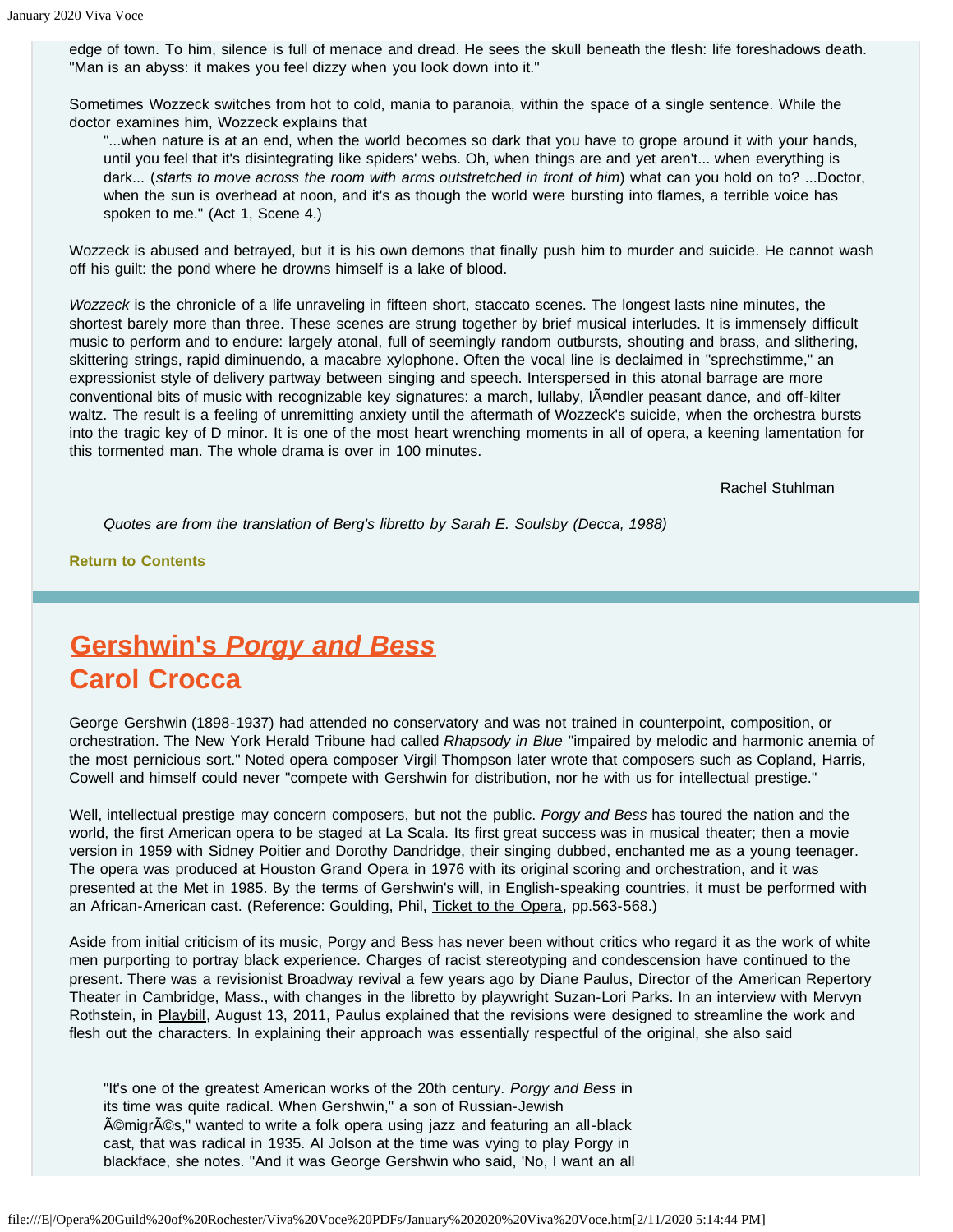African-American cast." The show has been called racist. "That's part of its history. But you can't look at that without looking at the time period in which the show was written. To understand what the impulse was.... I know that Diedre [Murray, a composer, who worked on adapting the score] and Suzan-Lori say there's no question in their minds this show was born of love for black people. What might feel to some as racist, they consider a 'shortcoming of understanding.' That's a beautiful way to put it."

What did inspire Dubose Heyward, author of the original novel *Porgy*, and the opera libretto (with Ira Gershwin), to tell this story of people outside his own class and race? In his article for the New Yorker of September 12, 2011, A Man and a Woman (at newyorker.com, go to 'archive'), Hilton Als, on the occasion of Paulus' production, elucidated.



Ruby Elzy in the original Porgy and Bess photo by Carl van Vechten

Born in Charleston, South Carolina, in 1885, Heyward belonged to the city's relatively impoverished aristocracy... His father, Edwin, a mill laborer and failed plantation owner, died when Heyward and his younger sister were toddlers, and his mother, Janie, hardworking and practical, took in boarders to support her children. Another source of income was the stories about Charleston's history that she sold to local newspapers. Eventually, Janie published two books that were inspired by the Gullahs of South Carolina, a community of blacks with strong ties to their African past.... At twenty, Heyward, who had been weakened by a bout of polio at eighteen, got a job as a customs worker among black stevedores on the Charleston waterfront and was awed by their strength. Robin Thompson, in his 2010 book, "The Gershwins' Porgy and Bess: A 75th Anniversary Celebration," says that the stevedores "took on a mythic quality" in Heyward's imagination: "DuBose didn't know what to make of their seemingly carefree and lively behavior. . . . They were 'alien and exotic.' " Heyward himself wrote, "I saw the primitive Negro as the inheritor of a source of delight that I would have given much to possess."

Heyward's first novel, "Porgy," was published in 1925 and became a bestseller. Als continues

A reviewer for the *Times* called the book "a sympathetic and convincing interpretation of Negro life by a member of an 'outside' race." The columnist Heywood Broun remarked on Heyward's apparent attraction to a "Negro life" that was more "colorful and spirited and vital than that of the white community." Even some black writers, such as Nella Larsen, commended Heyward on his efforts.

Of course there were those, both black and white, who saw the work as patronizing and full of racist stereotyping. But I think it important to distinguish the sort of malevolent racism that brutalizes the black race in order to justify the horrors of slavery and discrimination, from the (perhaps na $\tilde{A}$ <sup>-</sup> ve) appreciation of a people's spirit in the face of oppression. "Old Man River" from *Showboat*, for example, has always moved me as an anguished expression of the pain of those, of whatever race or circumstance, who are forced to endure unremitting hard physical labor through economic or social tyranny. And I believe that *Porgy and Bess*, however it may be critiqued in the light of today's complicated parsing of the subtleties of prejudice, is a magnificent expression of universal human dilemmas and emotions.

#### **[Return to Contents](#page-0-0)**

## <span id="page-12-0"></span>**Donations**

**As an** *Amici***, your contribution in any amount is greatly appreciated. All donation levels receive an invitation to the Annual Recital; those listed below will be given priority until a date specified on the invitation, and at the** *Comprimario* **level and above may request extra tickets.**

*Chorus***: \$50 per person, \$80 per couple.** *Comprimario***: \$100-\$149.** *Primo***: \$150-\$199.**